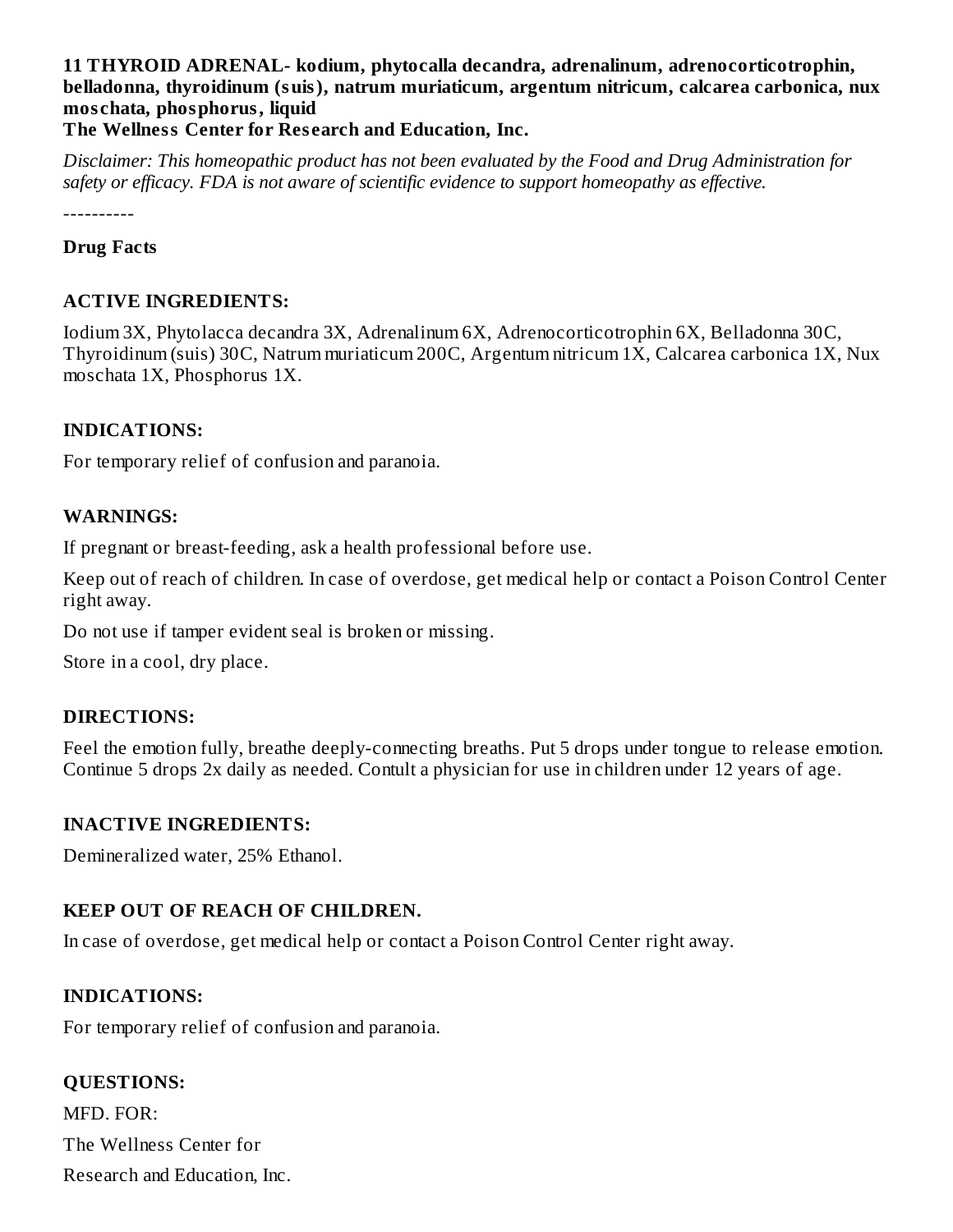1237 S. victoria Ave., Ste 169 Oxnard, CA 93035 1-866-962-6484

#### **PACKAGE LABEL DISPLAY**

Dr. Theresa Dale's

NDC 50181-0009-1

Homeopathic

Neuro Emotional Remedies

11 THYROID ADRENAL

Confusion paranoia

1 fl oz (30 ml)



# **11 THYROID ADRENAL**

kodium, phytocalla decandra, adrenalinum, adrenocorticotrophin, belladonna, thyroidinum (suis), natrum muriaticum, argentum nitricum, calcarea carbonica, nux moschata, phosphorus, liquid

| <b>Product Information</b>                                         |                       |                    |                          |                         |                 |  |  |  |  |
|--------------------------------------------------------------------|-----------------------|--------------------|--------------------------|-------------------------|-----------------|--|--|--|--|
| Product Type                                                       | <b>HUMAN OTC DRUG</b> | Item Code (Source) |                          | NDC:50181-0009          |                 |  |  |  |  |
| <b>Route of Administration</b>                                     | ORAL                  |                    |                          |                         |                 |  |  |  |  |
|                                                                    |                       |                    |                          |                         |                 |  |  |  |  |
| <b>Active Ingredient/Active Moiety</b>                             |                       |                    |                          |                         |                 |  |  |  |  |
| <b>Ingredient Name</b>                                             |                       |                    | <b>Basis of Strength</b> |                         | <b>Strength</b> |  |  |  |  |
| <b>IODINE</b> (UNII: $9679TCO7X4$ ) (IODINE - UNII: $9679TCO7X4$ ) |                       | <b>IODINE</b>      |                          | $3 [hp_X]$<br>in $1$ mL |                 |  |  |  |  |